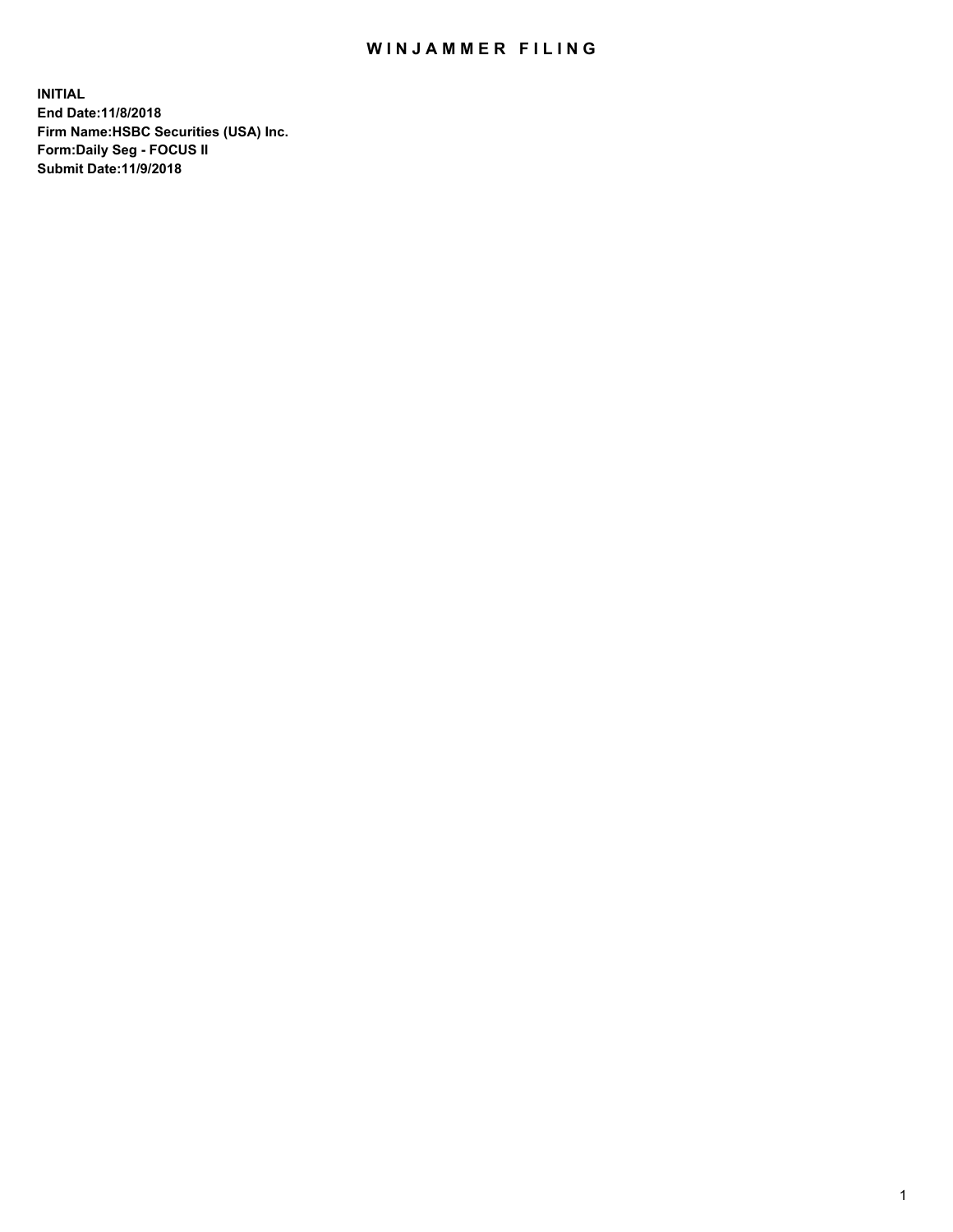**INITIAL End Date:11/8/2018 Firm Name:HSBC Securities (USA) Inc. Form:Daily Seg - FOCUS II Submit Date:11/9/2018 Daily Segregation - Cover Page**

| Name of Company                                                                                                                                                                                                                                                                                                                | <b>HSBC Securities (USA) Inc.</b>                           |
|--------------------------------------------------------------------------------------------------------------------------------------------------------------------------------------------------------------------------------------------------------------------------------------------------------------------------------|-------------------------------------------------------------|
| <b>Contact Name</b>                                                                                                                                                                                                                                                                                                            | <b>Michael Vacca</b>                                        |
| <b>Contact Phone Number</b>                                                                                                                                                                                                                                                                                                    | 212-525-7951                                                |
| <b>Contact Email Address</b>                                                                                                                                                                                                                                                                                                   | Michael.Vacca@us.hsbc.com                                   |
| FCM's Customer Segregated Funds Residual Interest Target (choose one):<br>a. Minimum dollar amount: : or<br>b. Minimum percentage of customer segregated funds required:% ; or<br>c. Dollar amount range between: and; or<br>d. Percentage range of customer segregated funds required between:% and%.                         | 109,000,000<br><u>0</u><br>0 <sub>0</sub><br>0 <sub>0</sub> |
| FCM's Customer Secured Amount Funds Residual Interest Target (choose one):<br>a. Minimum dollar amount: ; or<br>b. Minimum percentage of customer secured funds required:%; or<br>c. Dollar amount range between: and; or<br>d. Percentage range of customer secured funds required between:% and%.                            | 25,000,000<br><u>0</u><br>0 <sub>0</sub><br>00              |
| FCM's Cleared Swaps Customer Collateral Residual Interest Target (choose one):<br>a. Minimum dollar amount: : or<br>b. Minimum percentage of cleared swaps customer collateral required:% ; or<br>c. Dollar amount range between: and; or<br>d. Percentage range of cleared swaps customer collateral required between:% and%. | 100,000,000<br><u>0</u><br><u>00</u><br>0 <sub>0</sub>      |

Attach supporting documents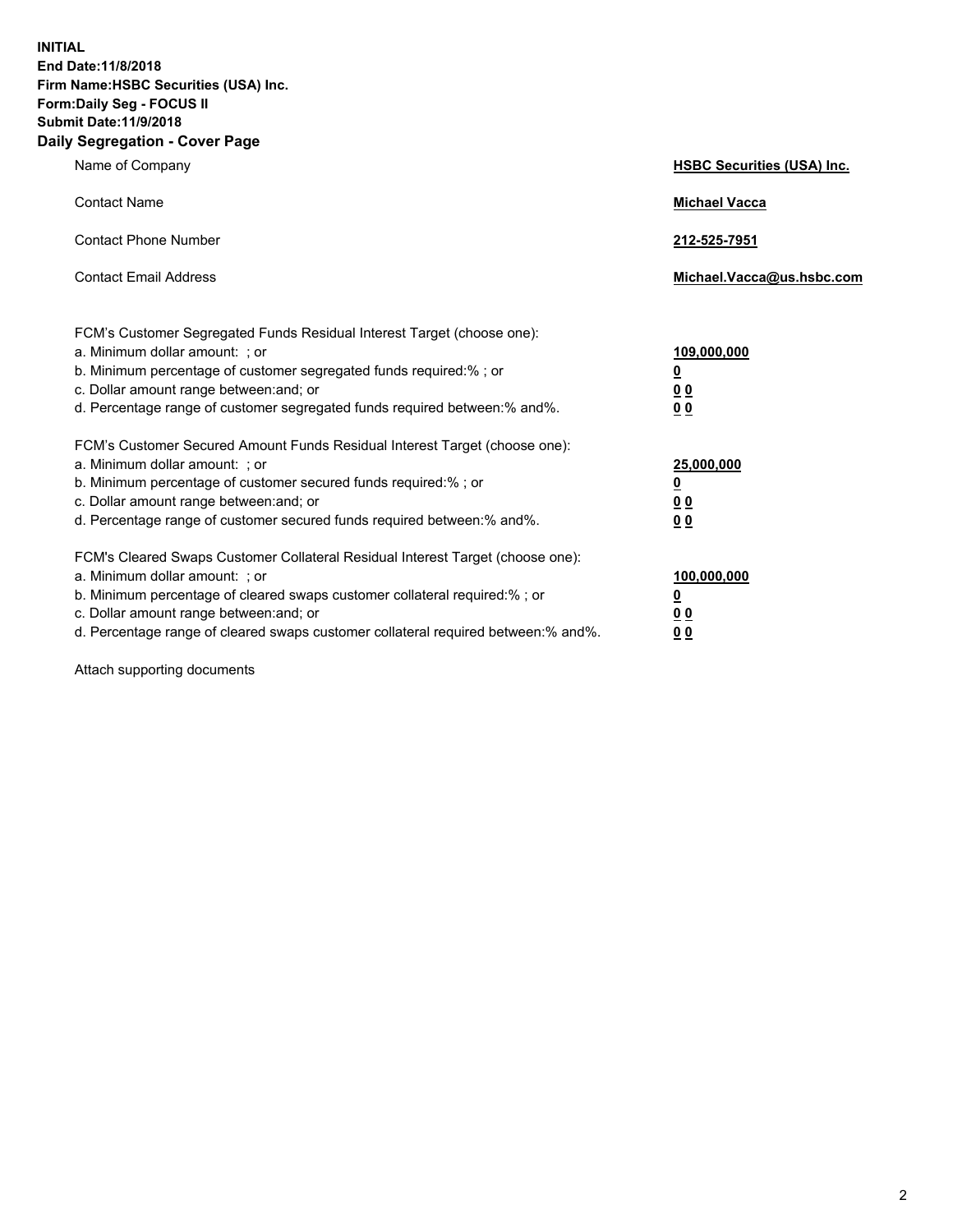**INITIAL End Date:11/8/2018 Firm Name:HSBC Securities (USA) Inc. Form:Daily Seg - FOCUS II Submit Date:11/9/2018 Daily Segregation - Secured Amounts** Foreign Futures and Foreign Options Secured Amounts Amount required to be set aside pursuant to law, rule or regulation of a foreign government or a rule of a self-regulatory organization authorized thereunder **0** [7305] 1. Net ledger balance - Foreign Futures and Foreign Option Trading - All Customers A. Cash **29,090,438** [7315] B. Securities (at market) **63,163,330** [7317] 2. Net unrealized profit (loss) in open futures contracts traded on a foreign board of trade **39,138,962** [7325] 3. Exchange traded options a. Market value of open option contracts purchased on a foreign board of trade **0** [7335] b. Market value of open contracts granted (sold) on a foreign board of trade **0** [7337] 4. Net equity (deficit) (add lines 1. 2. and 3.) **131,392,730** [7345] 5. Account liquidating to a deficit and account with a debit balances - gross amount **785,559** [7351] Less: amount offset by customer owned securities **-775,411** [7352] **10,148** [7354] 6. Amount required to be set aside as the secured amount - Net Liquidating Equity Method (add lines 4 and 5) **131,402,878** [7355] 7. Greater of amount required to be set aside pursuant to foreign jurisdiction (above) or line 6. **131,402,878** [7360] FUNDS DEPOSITED IN SEPARATE REGULATION 30.7 ACCOUNTS 1. Cash in banks A. Banks located in the United States **52,981,668** [7500] B. Other banks qualified under Regulation 30.7 **0** [7520] **52,981,668** [7530] 2. Securities A. In safekeeping with banks located in the United States **26,840,949** [7540] B. In safekeeping with other banks qualified under Regulation 30.7 **9,956** [7560] **26,850,905** [7570] 3. Equities with registered futures commission merchants A. Cash **0** [7580] B. Securities **0** [7590] C. Unrealized gain (loss) on open futures contracts **0** [7600] D. Value of long option contracts **0** [7610] E. Value of short option contracts **0** [7615] **0** [7620] 4. Amounts held by clearing organizations of foreign boards of trade A. Cash **0** [7640] B. Securities **0** [7650] C. Amount due to (from) clearing organization - daily variation **0** [7660] D. Value of long option contracts **0** [7670] E. Value of short option contracts **0** [7675] **0** [7680] 5. Amounts held by members of foreign boards of trade A. Cash **11,285,161** [7700] B. Securities **36,322,381** [7710] C. Unrealized gain (loss) on open futures contracts **39,138,962** [7720]

- D. Value of long option contracts **0** [7730]
- E. Value of short option contracts **0** [7735] **86,746,504** [7740]
- 6. Amounts with other depositories designated by a foreign board of trade **0** [7760]
- 7. Segregated funds on hand **0** [7765]
- 8. Total funds in separate section 30.7 accounts **166,579,077** [7770]
- 9. Excess (deficiency) Set Aside for Secured Amount (subtract line 7 Secured Statement Page 1 from Line 8)
- 10. Management Target Amount for Excess funds in separate section 30.7 accounts **25,000,000** [7780]
- 11. Excess (deficiency) funds in separate 30.7 accounts over (under) Management Target **10,176,199** [7785]

**35,176,199** [7380]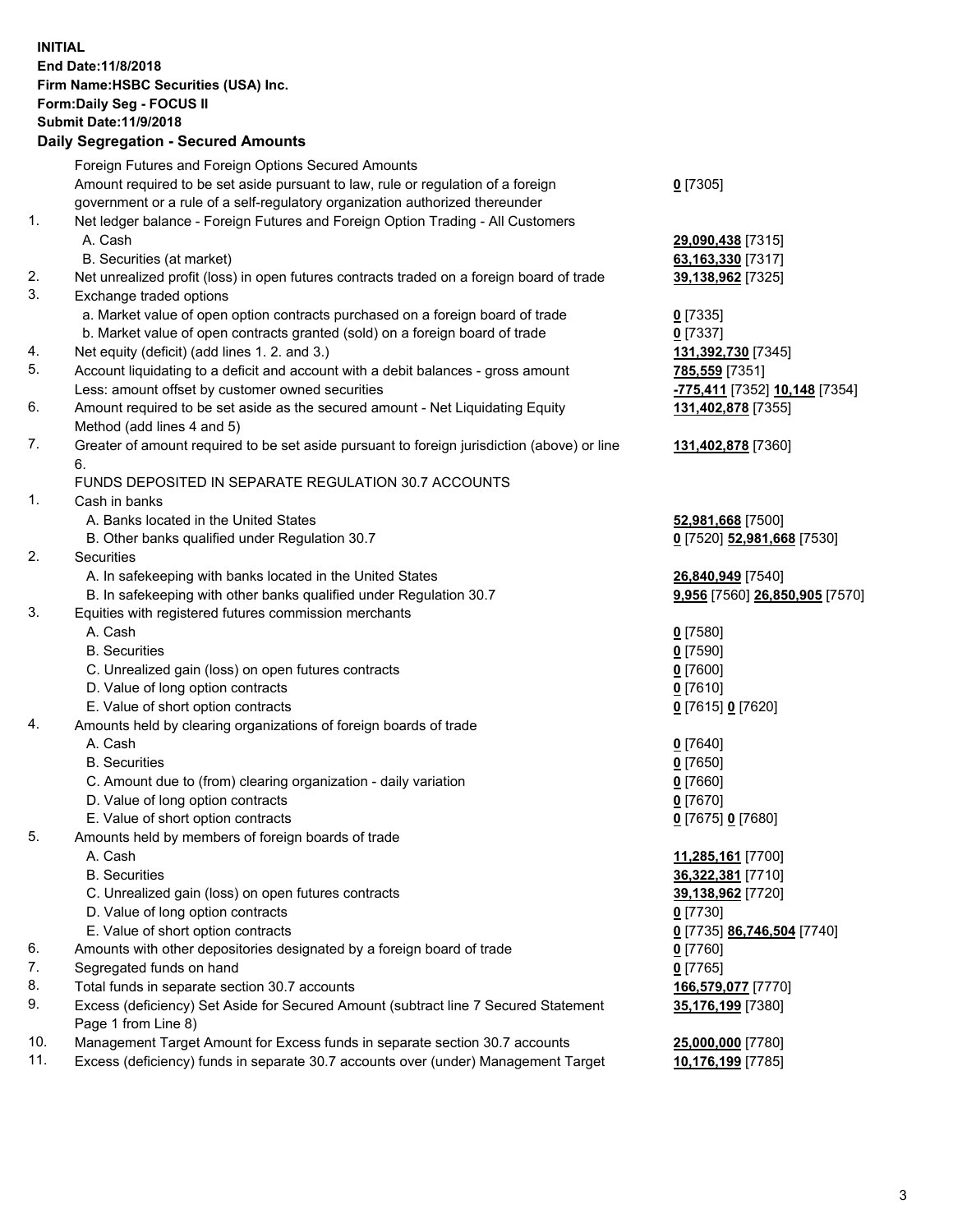|     | <b>INITIAL</b>                                                                      |                             |
|-----|-------------------------------------------------------------------------------------|-----------------------------|
|     | End Date: 11/8/2018                                                                 |                             |
|     | Firm Name: HSBC Securities (USA) Inc.                                               |                             |
|     | Form: Daily Seg - FOCUS II                                                          |                             |
|     | <b>Submit Date:11/9/2018</b>                                                        |                             |
|     | Daily Segregation - Segregation Statement                                           |                             |
|     | SEGREGATION REQUIREMENTS(Section 4d(2) of the CEAct)                                |                             |
| 1.  | Net ledger balance                                                                  |                             |
|     | A. Cash                                                                             | 259,814,879 [7010]          |
|     | B. Securities (at market)                                                           | 1,930,395,658 [7020]        |
| 2.  | Net unrealized profit (loss) in open futures contracts traded on a contract market  | 110,148,001 [7030]          |
| 3.  | Exchange traded options                                                             |                             |
|     | A. Add market value of open option contracts purchased on a contract market         | 414,137,679 [7032]          |
|     | B. Deduct market value of open option contracts granted (sold) on a contract market | -296,698,014 [7033]         |
| 4.  | Net equity (deficit) (add lines 1, 2 and 3)                                         | 2,417,798,203 [7040]        |
| 5.  | Accounts liquidating to a deficit and accounts with                                 |                             |
|     | debit balances - gross amount                                                       | 282,912,227 [7045]          |
|     | Less: amount offset by customer securities                                          | 282,912,227 [7047] 0 [7050] |
| 6.  | Amount required to be segregated (add lines 4 and 5)                                | 2,417,798,203 [7060]        |
|     | FUNDS IN SEGREGATED ACCOUNTS                                                        |                             |
| 7.  | Deposited in segregated funds bank accounts                                         |                             |
|     | A. Cash                                                                             | 167, 161, 956 [7070]        |
|     | B. Securities representing investments of customers' funds (at market)              | $0$ [7080]                  |
|     | C. Securities held for particular customers or option customers in lieu of cash (at | 628,888,632 [7090]          |
|     | market)                                                                             |                             |
| 8.  | Margins on deposit with derivatives clearing organizations of contract markets      |                             |
|     | A. Cash                                                                             | 16,805,437 [7100]           |
|     | B. Securities representing investments of customers' funds (at market)              | 327,987,381 [7110]          |
|     | C. Securities held for particular customers or option customers in lieu of cash (at | 1,299,852,636 [7120]        |
|     | market)                                                                             |                             |
| 9.  | Net settlement from (to) derivatives clearing organizations of contract markets     | -29,531,655 [7130]          |
| 10. | Exchange traded options                                                             |                             |
|     | A. Value of open long option contracts                                              | 414,137,679 [7132]          |
|     | B. Value of open short option contracts                                             | -296,698,014 [7133]         |
| 11. | Net equities with other FCMs                                                        |                             |
|     | A. Net liquidating equity                                                           | 14,754,309 [7140]           |
|     | B. Securities representing investments of customers' funds (at market)              | $0$ [7160]                  |
|     | C. Securities held for particular customers or option customers in lieu of cash (at | $0$ [7170]                  |
|     | market)                                                                             |                             |
| 12. | Segregated funds on hand                                                            | 1,654,390 [7150]            |
| 13. | Total amount in segregation (add lines 7 through 12)                                | 2,545,012,751 [7180]        |
| 14. | Excess (deficiency) funds in segregation (subtract line 6 from line 13)             | 127,214,548 [7190]          |
| 15. | Management Target Amount for Excess funds in segregation                            | 109,000,000 [7194]          |
| 16. | Excess (deficiency) funds in segregation over (under) Management Target Amount      | 18,214,548 [7198]           |

16. Excess (deficiency) funds in segregation over (under) Management Target Amount Excess